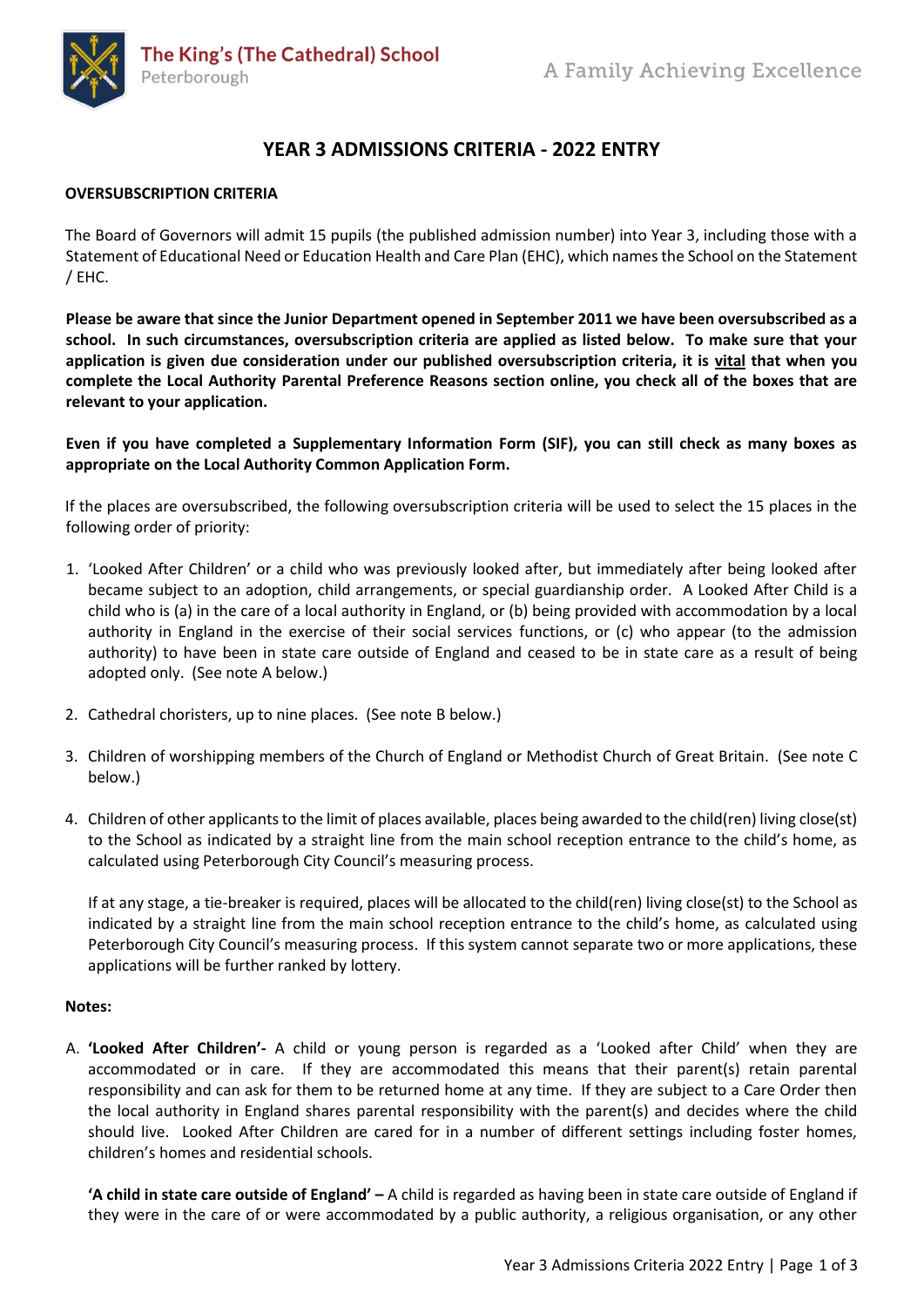provider of care whose sole or main purpose is to benefit society, but ceased to be so as a result of being adopted only.

- B. In relation to Criteria 2, places will be open to boy and girl choristers. Children of parents/carers applying under this category must have already had a successful voice trial with the Peterborough Cathedral Director of Music and must be Cathedral Choristers upon entry into The King's (The Cathedral) School.
- C. **Children of worshipping members of the Church of England and Methodist Church of Great Britain: (These applications must be accompanied by a Year 3 Supporting Information Form (SIF), which is available from the School).**

**In the event that during the period specified for attendance at worship the church has been closed for public worship and has not provided alternative premises for that worship, the requirements of these arrangements in relation to attendance will only apply to the period when the church or alternative premises have been available for public worship.**

Children of Worshipping Members of the Church of England and Methodist Church of Great Britain are defined as those who score above zero on the School's scoring system as described below as the "Marking Process". In relation to Criteria 3, the Supplementary Information Form (SIF) will need to be signed by a Church of England Priest or by a Methodist Minister, or if a Priest or Minister is unavailable during an interregnum, a Church Warden or Church Leader. Evidence of worship from the Priest, Minister or Leader of the religious community concerned, must be submitted on the SIF. The information should define the worship pattern of the applicant (the parent/carer), who lives at the child's home address, in terms of frequency and duration.

The information on the SIF should cover your **whole** attendance record and **current** pattern of worship for the last eight years, or more. If you have worshipped at different churches during the last eight years, or more, a separate SIF from previous parish(es) must be submitted. Where a religious leader has been in post for only a part of the time you have worshipped there, they should state how they are able to confirm your attendance for the whole period. Please note that the **maximum** number of marks available for Period of Attendance at Worship is 9.

| <b>Frequency of Attendance at Worship</b> | <b>Marks</b> |
|-------------------------------------------|--------------|
| More than weekly throughout the year      |              |
| Four/Five times per month                 |              |
| Three times per month                     |              |
| Fortnightly                               |              |
| Monthly                                   |              |
| Major Festivals only                      |              |

## **Criteria 3 Marking Process**

| <b>Period of Attendance at Worship</b> | <b>Marks</b> |
|----------------------------------------|--------------|
| Greater than 8 years                   |              |
| Between 7 and 8 years                  | 8            |
| Between 6 and 7 years                  |              |
| Between 5 and 6 years                  | 6            |
| Between 4 and 5 years                  | 5            |
| Between 3 and 4 years                  |              |
| Between 2 and 3 years                  | 3            |
| Between 1 and 2 years                  | 2            |
| Less than 1 year                       |              |

The **total** mark awarded for each application will be the product of the marks for frequency and period of attendance for worship, (i.e. frequency mark multiplied by period of attendance mark). Places are offered strictly in descending order of each applicant's **total** mark.